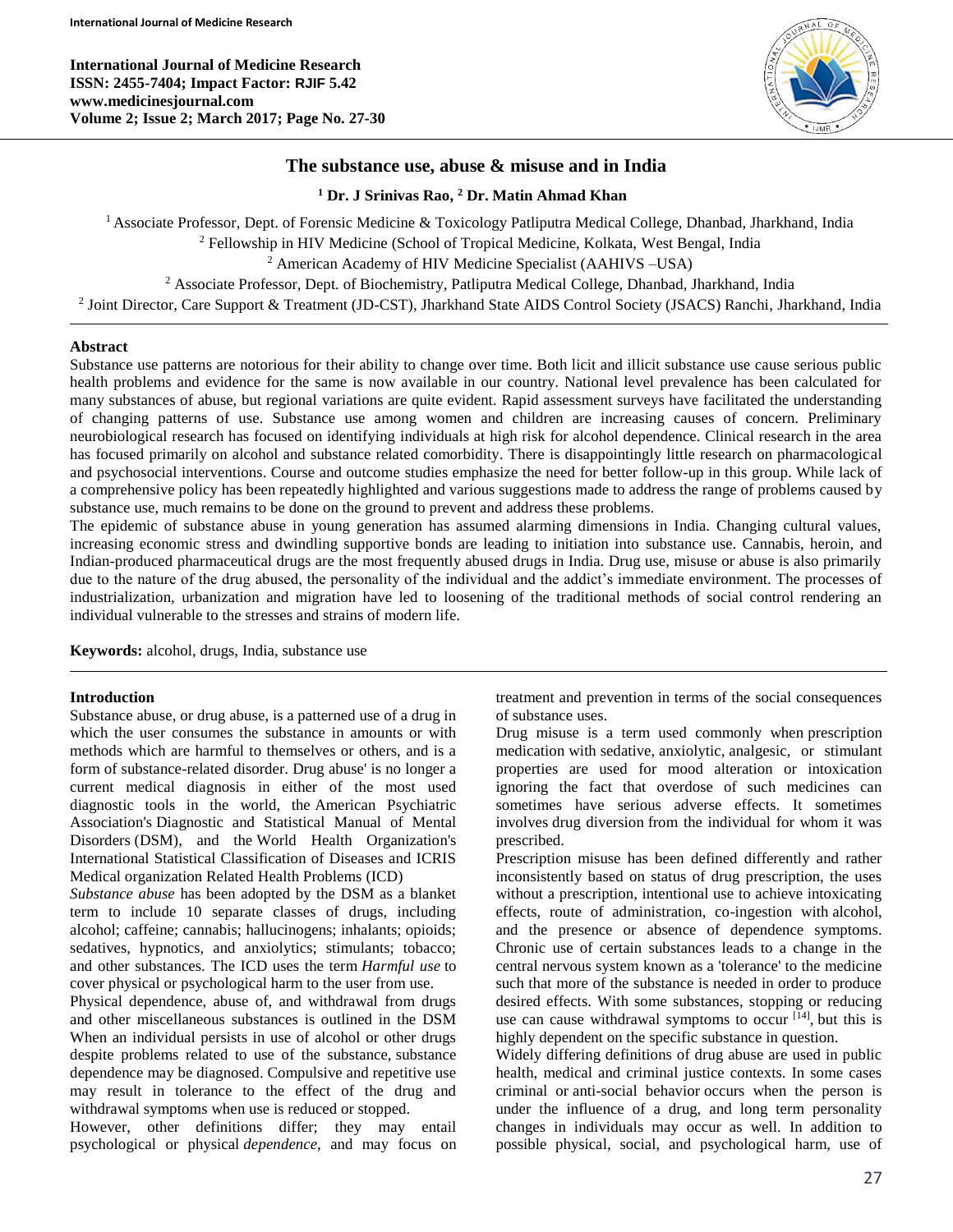some drugs may also lead to criminal penalties, although these vary widely depending on the local jurisdiction. Drugs most often associated with this term.

clude: alcohol, cannabis, barbiturates, benzodiazepines, cocai ne, methaqualone, opioids and some substituted amphetamines. The exact cause of substance abuse is not clear, with theories including one of two: either a genetic disposition which is learned from others, or a habit which if addiction develops, it manifests itself as a chronic debilitating disease

# **Discussion**

Drug abuse is the habit of regular intake of illegal drugs characterized by mis-use of drugs. There is a thin-line of difference between Drug abuse and addiction. In case of drug abuse, the person may or may not be addicted to these harmful drugs. However, in case of drug addiction, the person is severely addicted to these drugs. Thus, drug abuse may often lead to drug addiction. Drug abuse and addiction is one of the great evils of our time. It has become a serious problem in India. Young and old alike everywhere are addicted to drugs. It has resulted in increased crime, tension, disease, horror and lack of peace and security. The cities have attracted large number of youth who come in search of employment. Such people live a lonely and isolated life and become anti-social. They fall into evil company and get addicted. The children who are deprived of the loving care and affection, and do not get right type of education are prone to be addicted to drugs. In the beginning it comes as an escape from the monotony or drudgery of routine life, as an object of thrill, stimulation or excitement. Gradually the addicts depend more and more upon drugs. They develop a kind of madness. They add to the number of anti-social elements who disrupt peaceful social life. Drugs are often smuggled from one country to another and sold through the agents and sub-agents who work secretly. In India drug abuse has become wide-spread and a cause of concern for the people and the government. The major causes of drug abuse and addiction are given below:

- a) It is to be noted that despair very often drives many to drug addiction. Students who remain far away from parents and guardians and live in hostels and messes become victims of addition.
- b) Their keeping contact with bad company pushes them to be addicts. There is no proper direction, no goal or objective before young men and women to move forward and reach.
- c) Our education is such that it does not prepare students to fit into life. Coming out of the schools and colleges, they find that they have no future, no prospects in life.

Addictive drug abuse is a growing problem in all countries among children, adolescents, adults and elders. In developing countries, particularly India, over the counter sales of these drugs are the main cause of this problem. In India, cough syrups, antipsychiatric drugs, antihistamines and nargotic analgesics are the most commonly abused drugs. These drugs are used alone or with alcoholic beverages. Thus awareness and strict law enforcement to regulate over the counter sales of these drugs are important in preventing drug abuse

The epidemic of substance abuse in young generation has assumed alarming dimensions in India. Changing cultural values, increasing economic stress and dwindling supportive bonds are leading to initiation into substance use. According to the World Health Organization (WHO) substance abuse is persistent or sporadic drug use inconsistent with or unrelated to acceptable medical practice. The picture is grim if the world statistics on the drugs scenario is taken into account. With a turnover of around \$500 billions, it is the third largest business in the world, next to petroleum and arms trade. About 190 million people all over the world consume one drug or the other Drug addiction causes immense human distress and the illegal production and distribution of drugs have spawned crime and violence worldwide.

June 26 is celebrated as International Day against Drug Abuse and Illicit Trafficking every year. It is an exercise undertaken by the world community to sensitize the people in general and the youth in particular, to the menace of drugs. Today, there is no part of the world that is free from the curse of drug trafficking and drug addiction. Millions of drug addicts, all over the world, are leading miserable lives, between life and death. India too is caught in this vicious circle of drug abuse, and the numbers of drug addicts are increasing day by day. According to a UN report, One million heroin addicts are registered in India, and unofficially there are as many as five million. What started off as casual use among a minuscule population of high-income group youth in the metro has permeated to all sections of society. Inhalation of heroin alone has given way to intravenous drug use, that too in combination with other sedatives and painkillers. This has increased the intensity of the effect, hastened the process of addiction and complicated the process of recovery.

Cannabis, heroin, and Indian-produced pharmaceutical drugs are the most frequently abused drugs in India. Cannabis products, often called charas, bhang, or ganja, are abused throughout the country because it has attained some amount of religious sanctity because of its association with some Hindu deities

The International Narcotics Control Board in its 2002 report released in Vienna pointed out that in India persons addicted to opiates are shifting their drug of choice from opium to heroin. The pharmaceutical products containing narcotic drugs are also increasingly being abused. The intravenous injections of analgesics like dextropropoxphene etc are also reported from many states, as it is easily available at 1/10th the cost of heroin. The codeine-based cough syrups continue to be diverted from the domestic market for abuse. Drug abuse is a complex phenomenon, which has various social, cultural, biological, geographical, historical and economic aspects. The disintegration of the old joint family system, absence of parental love and care in modern families where both parents are working, decline of old religious and moral values etc lead to a rise in the number of drug addicts who take drugs to escape hard realities of life.

Drug use, misuse or abuse is also primarily due to the nature of the drug abused, the personality of the individual and the addict's immediate environment. The processes of industrialization, urbanization and migration have led to loosening of the traditional methods of social control rendering an individual vulnerable to the stresses and strains of modern life. The introduction of synthetic drugs and intravenous drug use leading to HIV/AIDS has added a new dimension to the problem, especially in the Northeast states of the country. Drug abuse has led to a detrimental impact on the society. It has led to increase in the crime rate. Addicts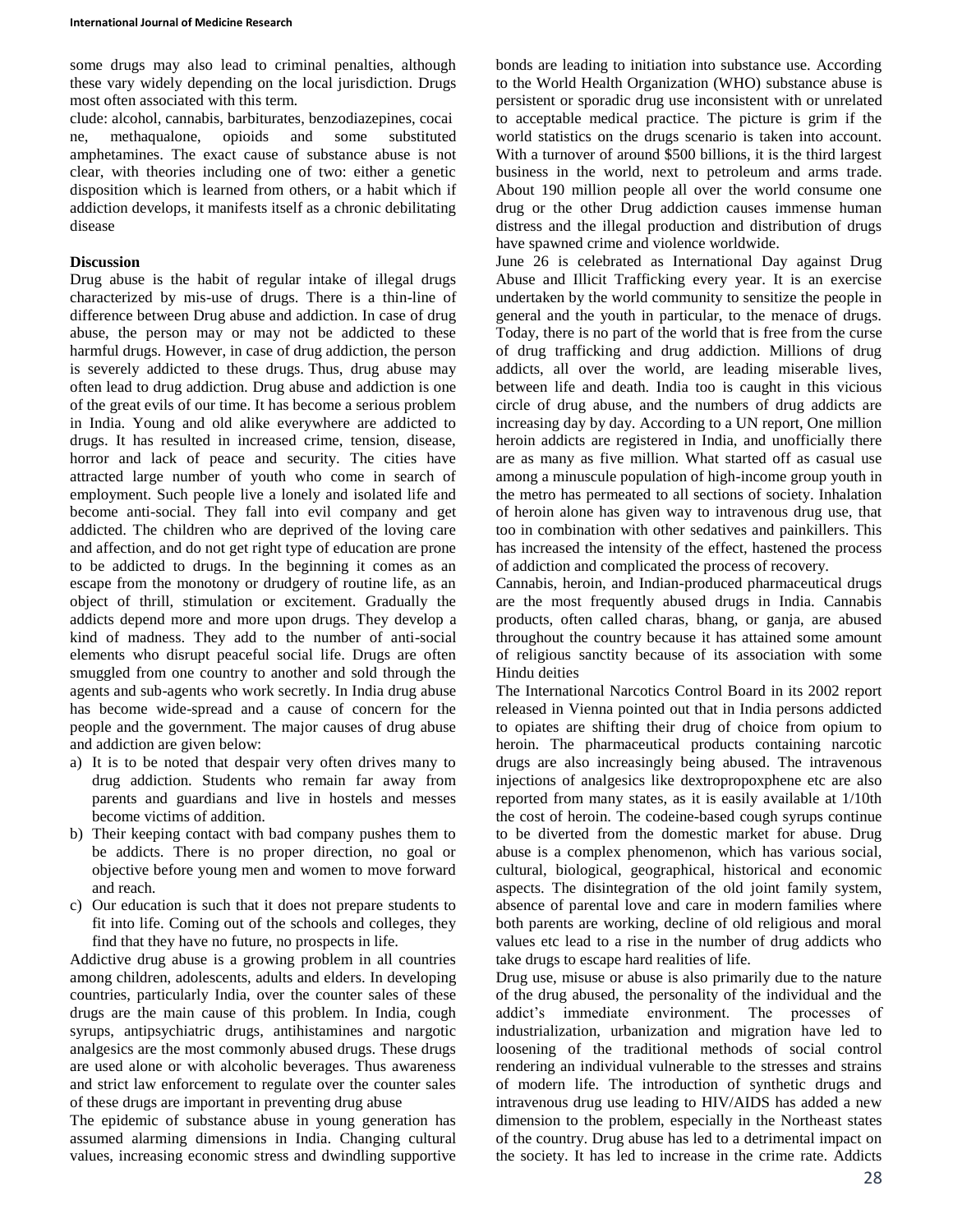resort to crime to pay for their drugs. Drugs remove inhibition and impair judgment egging one on to commit offences. Incidences of teasing, group clashes, assault and impulsive murders increase with drug abuse.

Apart from affecting the financial stability, addiction increases conflicts and causes untold emotional pain for every member of the family. With most drug users being in the productive age group of 18-35 years, the loss in terms of human potential is incalculable. The damage to the physical, psychological, moral and intellectual growth of the youth is very high. Adolescent drug abuse is one of the major areas of concern in adolescent and young people's behavior. It is estimated that, in India, by the time most boys reach the ninth grade, about 50 percent of them have tried at least one of the substance of abuse nature  $[4]$ . In last three decades, many epidemiological surveys have been carried out in India to assess the prevalence of substance abuse.

In Uttar Pradesh, Dube and Handa reported that 22.8 per 1000 were dependent on alcohol and drugs while from Lucknow gave a figure of 18.55 per 1000. The Important finding of these studies is that alcohol was the commonest substance used (60-98%) followed by cannabis use (4-20%). Epidemiological surveys] also revealed that 20-40% of subjects above 15 years are current users of alcohol and 10% of them are regular or excessive users. In a rural population of Uttar Pradesh alcohol was found to be the commonest<br>substance abused (82.5%) followed by cannabis substance abused (82.5%) followed by cannabis  $(16.1\%)$ . Varma *et al.* <sup>[9]</sup> found that rates of current use of alcohol in Punjab were 45.9% in Jalandhar and 27.7% in Chandigarh whereas it was 28.1% in rural areas of Punjab. Shukla reported that 38.3% of the rural population in Uttar Pradesh was habitual substance users. In a study conducted in rural community in Bihar prevalence of alcohol/drug use was found to be 28.8% of the study population. Increase in incidences of HIV, hepatitis B and C and tuberculosis due to addiction adds the reservoir of infection in the community burdening the health care system further. Women in India face greater problems from drug abuse. The consequences include domestic violence and infection with HIV, as well as the financial burden. India has braced itself to face the menace of drug trafficking both at the national and international levels. Several measures involving innovative changes in enforcement, legal and judicial systems have been brought into effect.

Drug abuse has led to a detrimental impact on the society. It has led to increase in the crime rate. Addicts resort to crime to pay for their drugs. Drugs remove inhibition and impair judgment egging one on to commit offences. Incidence of eve- teasing, group clashes, assault and impulsive murders increase with drug abuse. Apart from affecting the financial stability, addiction increases conflicts and causes untold emotional pain for every member of the family. With most drug users being in the productive age group of 18-35 years, the loss in terms of human potential is incalculable. The damage to the physical, psychological, moral and intellectual growth of the youth is very high. Adolescent drug abuse is one of the major areas of concern in adolescent and young people's behavior. It is estimated that, in India, by the time most boys reach the ninth grade, about 50 percent of them have tried at least one of the gateway drugs.

However, there is a wide regional variation across states in term of the incidence of the substance abuse. For example, a

larger proportion of teens in West Bengal and Andhra Pradesh use gateway drugs (about 60 percent in both the states) than Uttar Pradesh or Haryana (around 35 percent). Increase in incidences of HIV, hepatitis B and C and tuberculosis due to addiction adds the reservoir of infection in the community burdening the health care system further. Women in India face greater problems from drug abuse. The consequences include domestic violence and infection with HIV, as well as the financial burden. Eighty seven per cent of addicts being treated in a de-addiction center run by the Delhi police acknowledged being violent with family members. Most of the domestic violence is directed against women and occurs in the context of demands for money to buy drugs. At the national level, drug abuse is intrinsically linked with racketeering, conspiracy, corruption, illegal money transfers, terrorism and violence threatening the very stability of governments.

The introduction of death penalty for drug-related offences has been a major deterrent. 6 The Narcotic Drugs and Psychotropic Substances Act, 1985, were enacted with stringent provisions to curb this menace. The Act envisages a minimum term of 10 years imprisonment extendable to 20 years and fine of Rs. 1 lakh extendable up to Rs. 2 lakhs for the offenders. Comprehensive strategy involving specific programmes to bring about an overall reduction in use of drugs has been evolved by the various government agencies and NGOs and is further supplemented by measures like education, counseling, treatment and rehabilitation programmes. Substance abuse can be addressed at the individual level, at the local level (societ, national, etc.) and at the cross-national level. At the individual level, there has to be a synthesis of biological understanding with the exploration of background socio-cultural factors. At the national and cross-national level, there has to be a concerted effort of all the countries in managing the issue of substance abuse, taking into account the local socio-cultural and India has braced itself to face the menace of drug trafficking both at the national and international levels. Several measures involving innovative changes in enforcement, legal and judicial systems have been brought into effect. The introduction of death penalty for drug-related offences has been a major deterrent. The Narcotic Drugs and Psychotropic Substances Act, 1985, were enacted with stringent provisions to curb this menace. The Act envisages a minimum term of 10 years imprisonment extendable to 20 years and fine of Rs. 1 lakh extendable up to Rs. 2 lakhs for the offenders.

The Act has been further amended by making provisions for the forfeiture of properties derived from illicit drugs trafficking. Comprehensive strategy involving specific programmes to bring about an overall reduction in use of drugs has been evolved by the various government agencies and NGOs and is further supplemented by measures like education, counseling. India has bilateral agreements on drug trafficking with 13 countries, including Pakistan and Burma. Prior to 1999, extradition between India and the United States occurred under the auspices of a 1931 treaty signed by the United States and the United Kingdom, which was made applicable to India in 1942. However, a new extradition treaty between India and the United States entered into force in July 1999. A Mutual Legal Assistance Treaty was signed by India and the United States in October 2001. India also is signatory to the following treaties and conventions: 1961